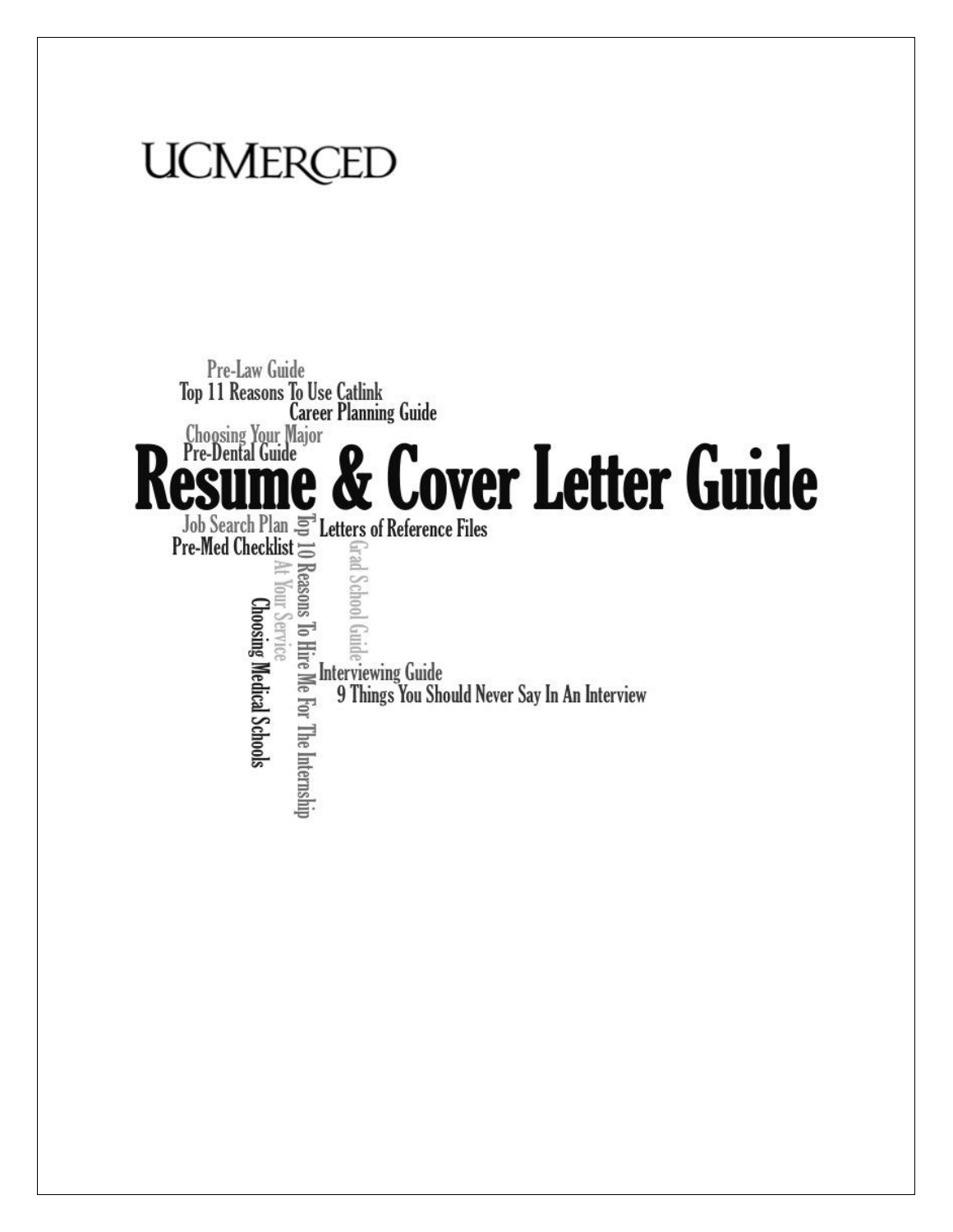# **Welcome!**

You have less than a minute to make a strong lasting impression on a hiring manager, and that initial step begins with a resume and cover letter. The Center for Career & Professional Advancement's primary goal with this Resume and Cover Letter Guide packet is to help you with the job application process. This packet serves as an outline for resumes and cover letters, but it is possible to break the rules that are outlined in here.

For more help with your resume or cover letter, stop by the Center for Career & Professional Advancement and make an appointment with one of our professional staff members. You can also have your resume peer reviewed by a student career consultant through email, by appointment, or at drop-in hours.

# **Center for Career & Professional Advancement**

Monday – Friday, 8:00am – 5:00pm Student Services Building, Room 230 (209) 228 -7272 [careercenter@ucmerced.edu](mailto:careercenter@ucmerced.edu) [hire.ucmerced.edu](http://www.hire.ucmerced.edu/)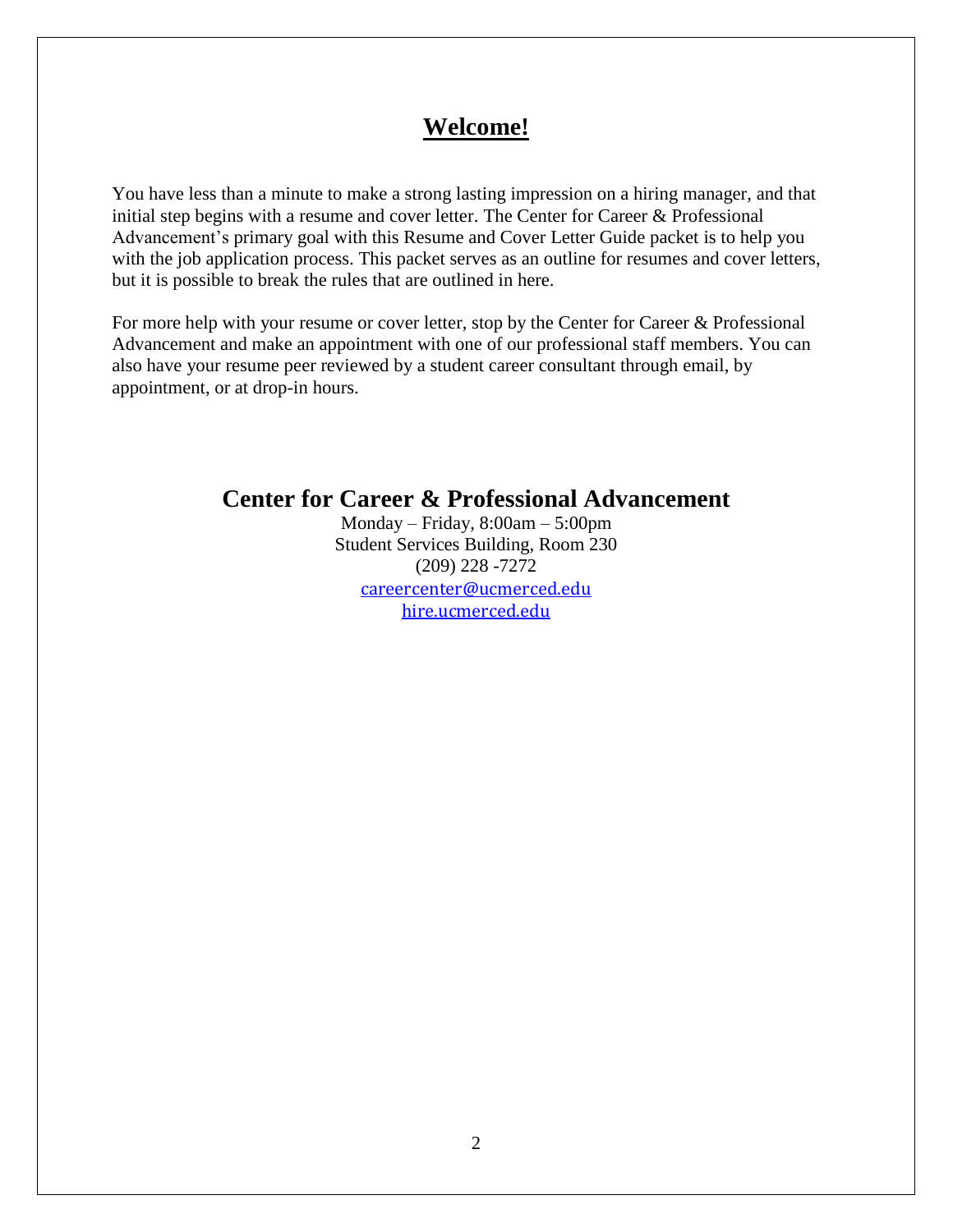# **Resume Do's and Don'ts**

### **DO:**

- Keep your resume to one page
- Begin phrases with action verbs such as "developed, "mentored," and "assisted"
- Include your contact information: address, phone number, and professional email
- Include work locations and dates. Ensure dates are in reverse chronological order.
- Check your resume before submission or have a Career Center professional review it for you

## **DON'T:**

- Include your references in your resume
- Include your high school information unless you are a first-year
- Use hard to read fonts or sizes for your resume
- Use different formatting. Keep bullet points, underlining, placement of dates, etc. consistent throughout the resume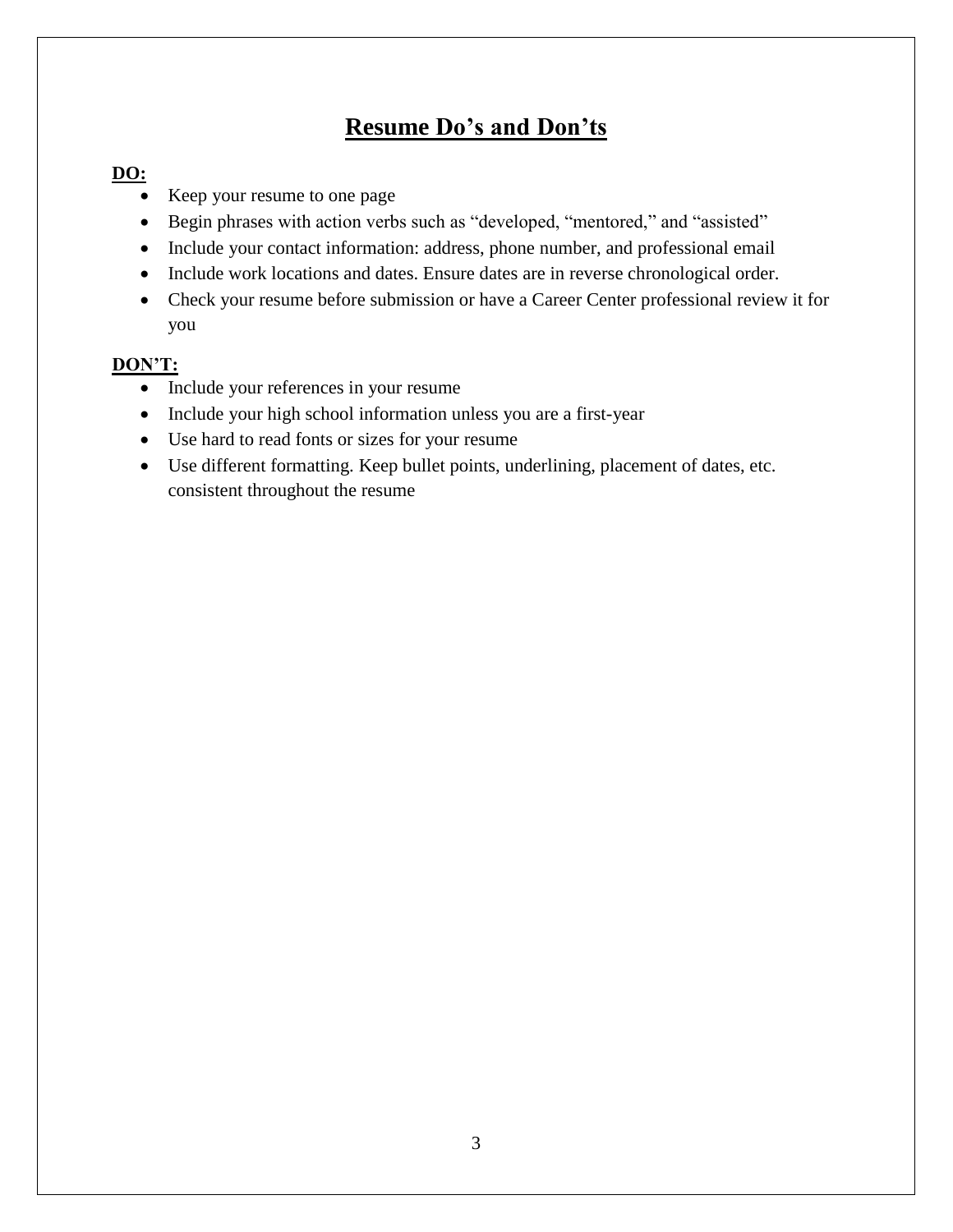#### **VERB LIST FOR RESUMES & COVER LETTERS**

**Management Skills** Administered Analyzed Assigned Attained Chaired Consolidated Contracted Coordinated Delegated Developed Directed Evaluated Executed Improved Increased Organized Oversaw Planned Prioritized Produced Recommended Reviewed Scheduled Strengthened Supervised **Communication Skills** Addressed Arbitrated Arranged Authored Collaborated Convinced Corresponded Developed **Directed** Drafted Edited Enlisted Formulated Influenced Interpreted Lectured Mediated Moderated Negotiated Persuaded Promoted Publicized

Reconciled Recruited Spoke Translated Wrote **Research Skills** Clarified Collected **Critiqued** Diagnosed Evaluated Examined Extracted Identified Inspected Interpreted Interviewed Investigated Organized Reviewed Summarized Surveyed Systematized **Technical Skills** Assembled Built Calculated Computed Designed Devised Engineered Fabricated Maintained Operated Overhauled Programmed Remodeled Repaired Solved Upgraded **Teaching Skills** Adapted Advised Clarified Coached Communicated Coordinated Demystified Developed Enabled Encouraged

Evaluated Explained Facilitated Guided Informed Instructed Persuaded Set goals Stimulated Trained **Financial Skills** Administered Allocated Analyzed Appraised Audited Balanced Budgeted Calculated Computed Developed Forecasted Managed Marketed Planned Projected Researched **Creative Skills** Acted Conceptualized Created Customized Designed Developed Directed Established Fashioned Founded Illustrated Initiated **Instituted** Integrated Introduced Invented Originated Performed Planned Revitalized Shaped **Helping Skills** Assessed

Assisted Clarified Coached Counseled Demonstrated Diagnosed Educated Expedited Facilitated Familiarized Guided Motivated Referred Rehabilitated Represented **Clerical/Detail Skills** Approved Arranged Catalogued Classified Collected Compiled Dispatched Executed Generated Implemented Inspected Monitored Operated Organized Prepared Processed Purchased Recorded Retrieved Screened Specified Systematized Tabulated Validated **More Verbs for Accomplishments** Achieved Expanded Improved Pioneered Reduced (losses) Resolved Restored Spearheaded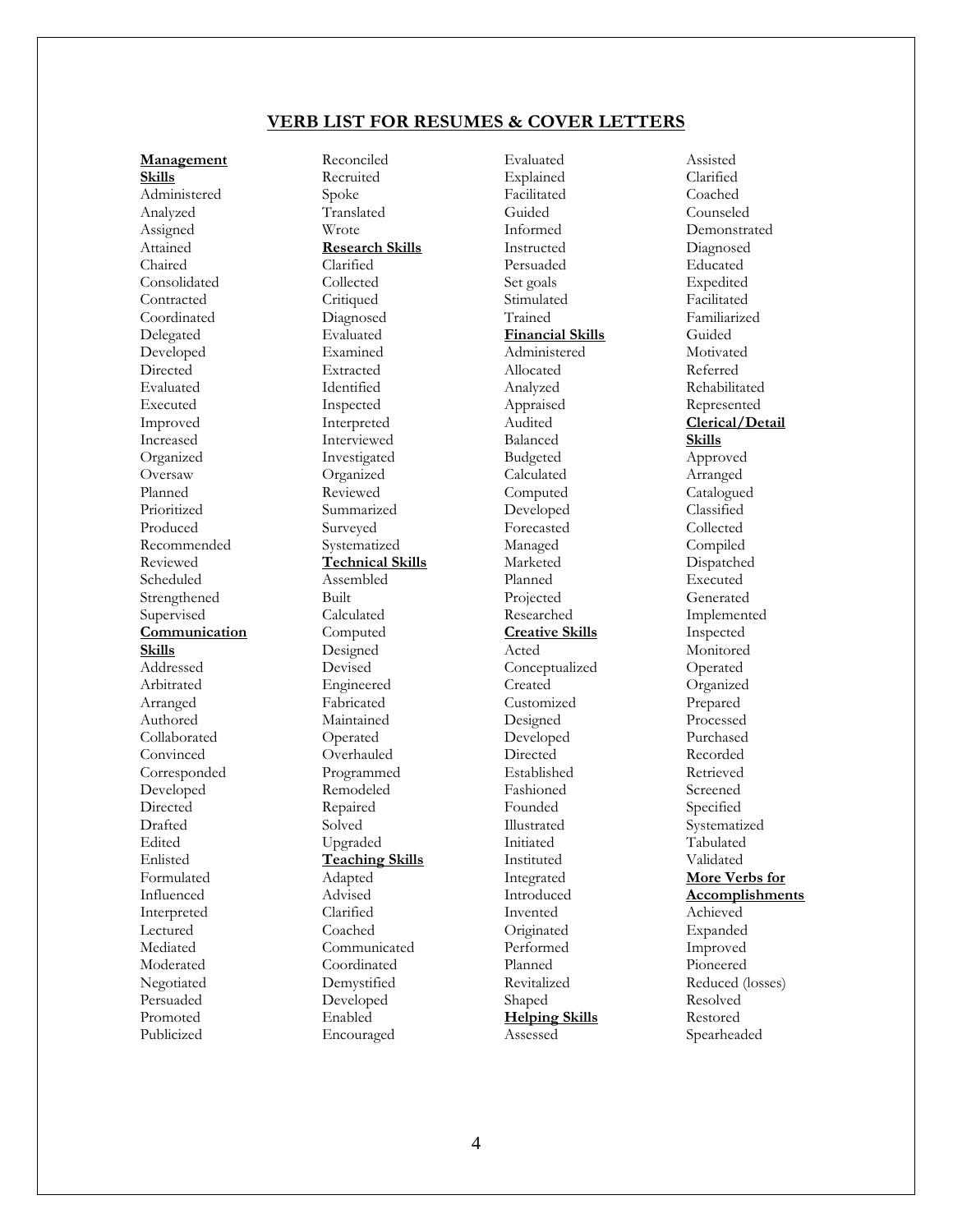# **Sending Resume and Cover Letter Electronically**

### **Sending resume/cover letter as an attachment:**

- Use a professional email address such as your UC Merced email
- Attach your resume/cover letter as a Microsoft Word or a PDF document
- Include your first and last name in the filename when attaching a file
- Make your subject line informative, example: "Jon Wood's Research Analyst Resume"
- Include your name, position applying for, and contact information in the email
- Run spell check and review your documents/email for any grammatical errors

#### **Sending resume/cover letter in the body of an e-mail message:**

- Include your name and the position you are applying for in the subject line
- Include a brief introduction about yourself in the email
- Below your introduction, paste or write your cover letter
- Add your resume a couple of spaces below the cover letter
- Align all the text to the left margin
- Don't use bold, underlining, bullets, different fonts, colored text, or html codes
- When leaving a signature make sure it is written and not a signature font

#### **Scanning your resume/cover letter:**

Some large employers and companies use resume database tracking systems. They scan incoming documents (resumes and cover letters) into their database and when they have openings for positions, they are able to retrieve resumes and cover letters relevant to keywords. Companies will often indicate on their website if they utilize this technique.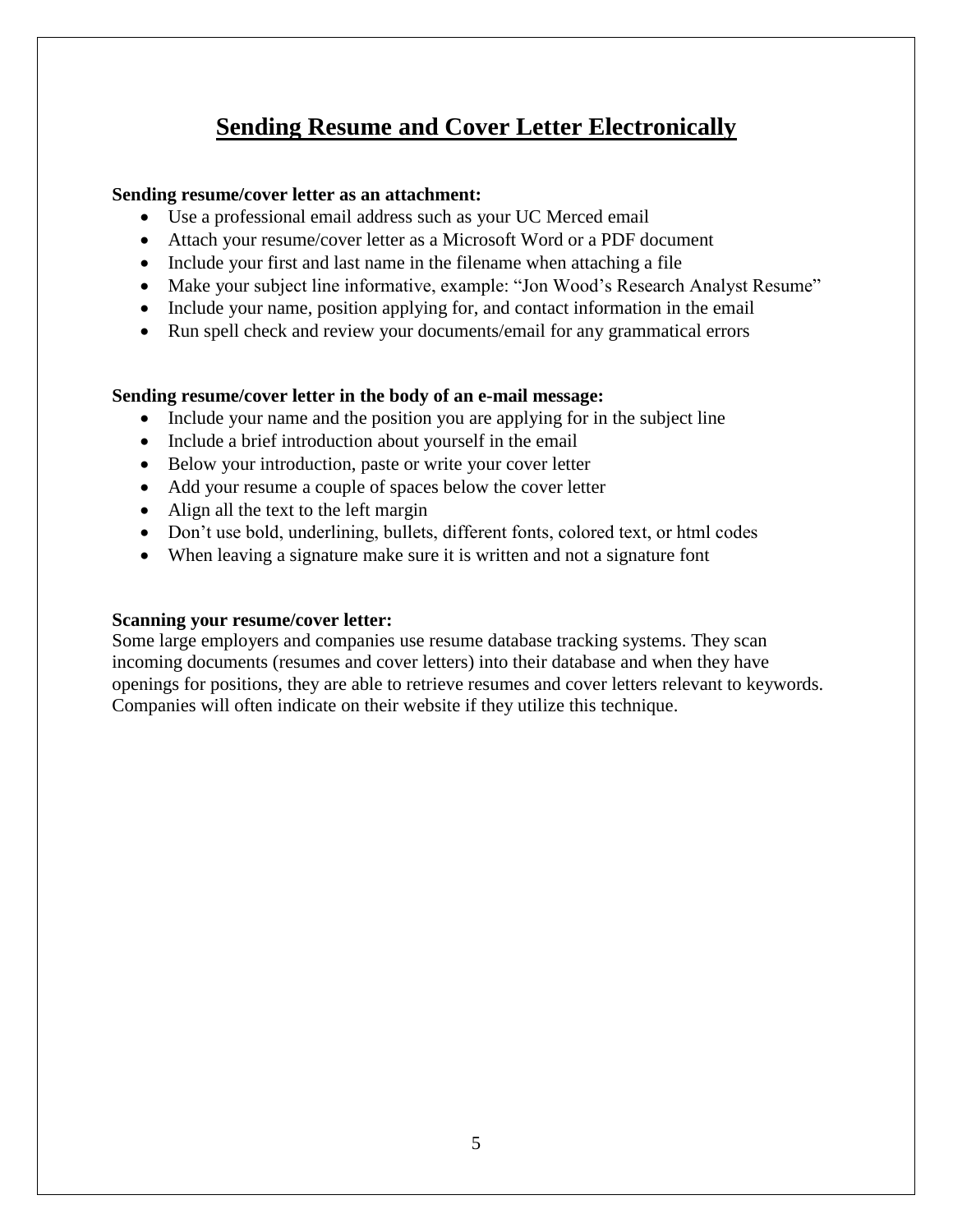# **Lily Wilson**

**Management Resume Example**

1234 Brookdale Road Merced, CA 95343 209- 444- 8888 lwilson2@ucmerced.edu

# **EDUCATION:**

University of California, Merced Merced, CA *Bachelor of Science, Management* **Expected Graduation May 2016** 

## **PROFESSIONAL EXPERIENCE:**

UC Merced, Office of Student Life Merced, CA *Office Assistant Student Intern* August 2013- Present

- Assisted up to 30 people a day with questions, appointments, or room reservations
- Responsible for properly checking out the department's high value media equipment to all clubs and organizations for marketing and events
- Organized the department's mail and paperwork

*Product Marketing Intern* May 2013 – August 2013

- Created two advertisement campaigns for the 2012 Hybrid
- Assisted in the development of five marketing advertisements for the 2012 annual summer specials for Hybrid, Lexus, Scion, Camry, and Corolla using Photo Editor
- Increased media traffic by 35% on Facebook, and gained 150 more followers on Twitter

## **LEADERSHIP EXPERIENCE:**

*Vice President of Public Relations* **August 2013** – Present

- Directed monthly team meetings and supervised 10 officers
- Planned two fundraising events to help raise supplies for blind organizations
- Executed marketing strategies via social media and community outreach

### **SKILLS:**

- Proficient in Microsoft Word, Excel, and PowerPoint
- Familiar with Photoshop, FotoFlexer, Photo Editor, and Adobe Illustrator
- Knowledgeable in oral and written Spanish and Mandarin Chinese

### **HONORS AND AWARDS:**

Chancellor's List, 2012– 2013

Toyota Los Angeles, CA

Delta Zeta Alpha Merced, CA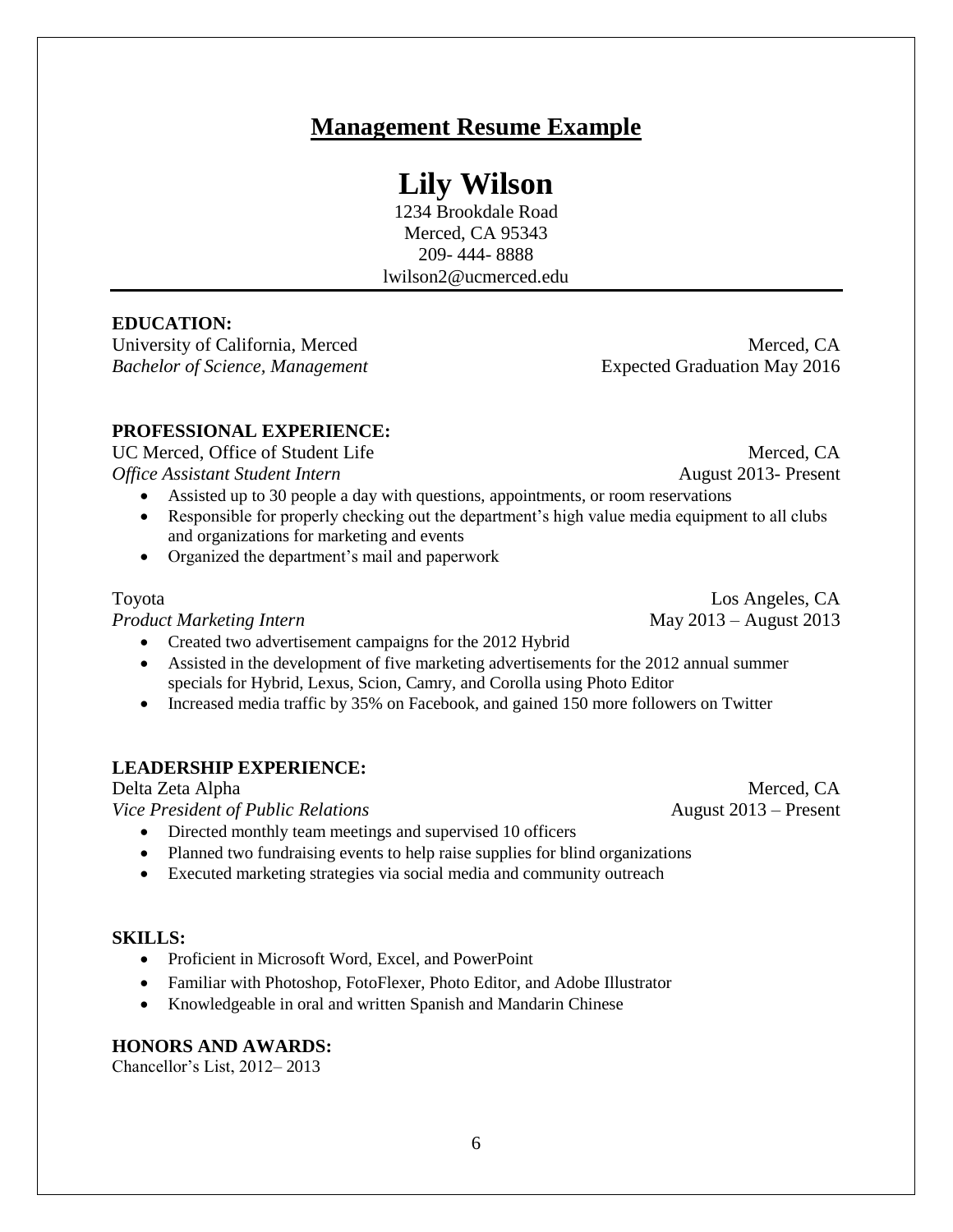# **Social Sciences, Humanities, & Arts Resume Example**

# **Sarah Johnson**

760 Grandview Merced, CA 95340 (555) 277-0544 [sjohnson14@ucmerced.edu](mailto:sjohnson14@ucmerced.edu)

## **EDUCATION**

University of California, Merced **Expected Graduation Spring 2017** Bachelor of Science, Cognitive Science Minor, Psychology

## **PROFESSIONAL EXPERIENCE**

School of Social Sciences, Humanities, and Arts University of California, Merced *Office Assistant* August 2014- Present

- Attended to student questions and advisory requests
- Assisted inter-office faculty with projects, meeting independent project deadlines
- Emailed and followed-up with faculty and professors
- Maintained confidentiality with office documents

Best Buy Merced, CA *Cashier* May 2014- November 2014

- Worked 20 hours/week while maintaining strong academic record and full course load
- Proven ability to answer customers' questions and give information regarding the business procedures and policies in an exact and customer-friendly way
- In-depth knowledge of handling returns and exchanges of goods
- Accurately balanced cash drawer and receipts

# **RESEARCH EXPERIENCE**

Cognitive Science Laboratory University of California, Merced *Research Assistant* Spring 2015- Present

- Supported and worked with faculty on research projects
- Experienced in data entry and analysis requiring responsibility with attention to detail
- Made multiple project deadlines, fulfilled faculty's' needs, and completed personal responsibilities
- Upheld confidentiality with research
- Operated sensitive lab equipment

### **NOTABLE SKILLS**

Bilingual and bi-literate in Spanish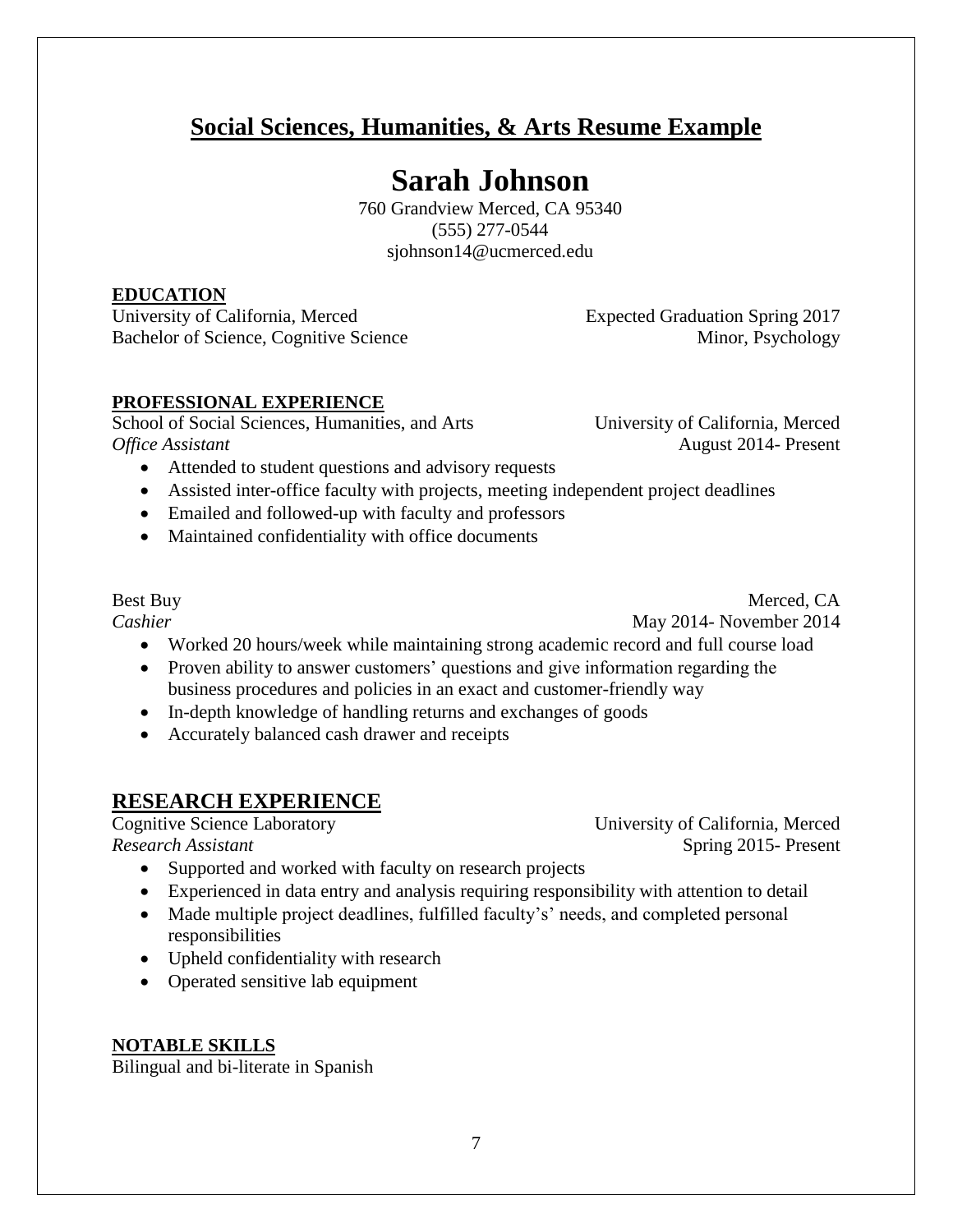# **Science & Engineering Resume Example**

# **Christy Smith**

5200 N. Lake Road, Merced, CA 95343 209.724.4132 csmith@ucmerced.edu

### **PROFESSIONAL EXPERIENCE**

### **Molecular Biology Lab Student Assistant** November 2013-Present

University of California, Merced Merced, CA

- Conducted DNA cloning, sequencing, mapping on protein samples of Escherichia coli bacteria
- Prepared written report summarizing data analysis on Escherichia coli experiments
- Performed PCR and gel electrophoresis experiments on Eubacteria DNA samples

Mercy Medical Center and the state of the Merced, CA and Merced, CA and Merced, CA and Merced, CA

- Assisted patients in the Emergency Department once a week for three hour shifts
- Helped clean rooms and prepared bedding before and after patients were admitted or discharged
- Foreshadowed nurses and doctors during while they performed procedures on patients

#### **Assistant Laboratory Technician** September 2014-May 2015

University of California Merced Merced, CA

- Maintained proper records and documentation of lab protocols for general chemistry and biology courses
- Participated in monthly trainings regarding department laboratory procedures
- Assisted in conducting experiments alongside professors and teaching assistants

#### **QUALIFICATIONS**

**Laboratory Abilities:** Preparing samples, using light microscope and spectrophotometer **Software:** Microsoft Word, Excel, Outlook, and Photoshop **Foreign Language:** Mandarin (proficient) and Spanish (fluent)

#### **EDUCATION**

University of California, Merced **Expected Graduation May 2017** Bachelor of Science, Biological Sciences Minor: Psychology Emphasis: Human Biology

### **ASSOCIATIONS**

University of California Merced Girls Volleyball Team Delta Epsilon Mu Professional Fraternity, Vice-President University of California Merced Girls Volleyball Team

**Volunteer** June 2013-May 2014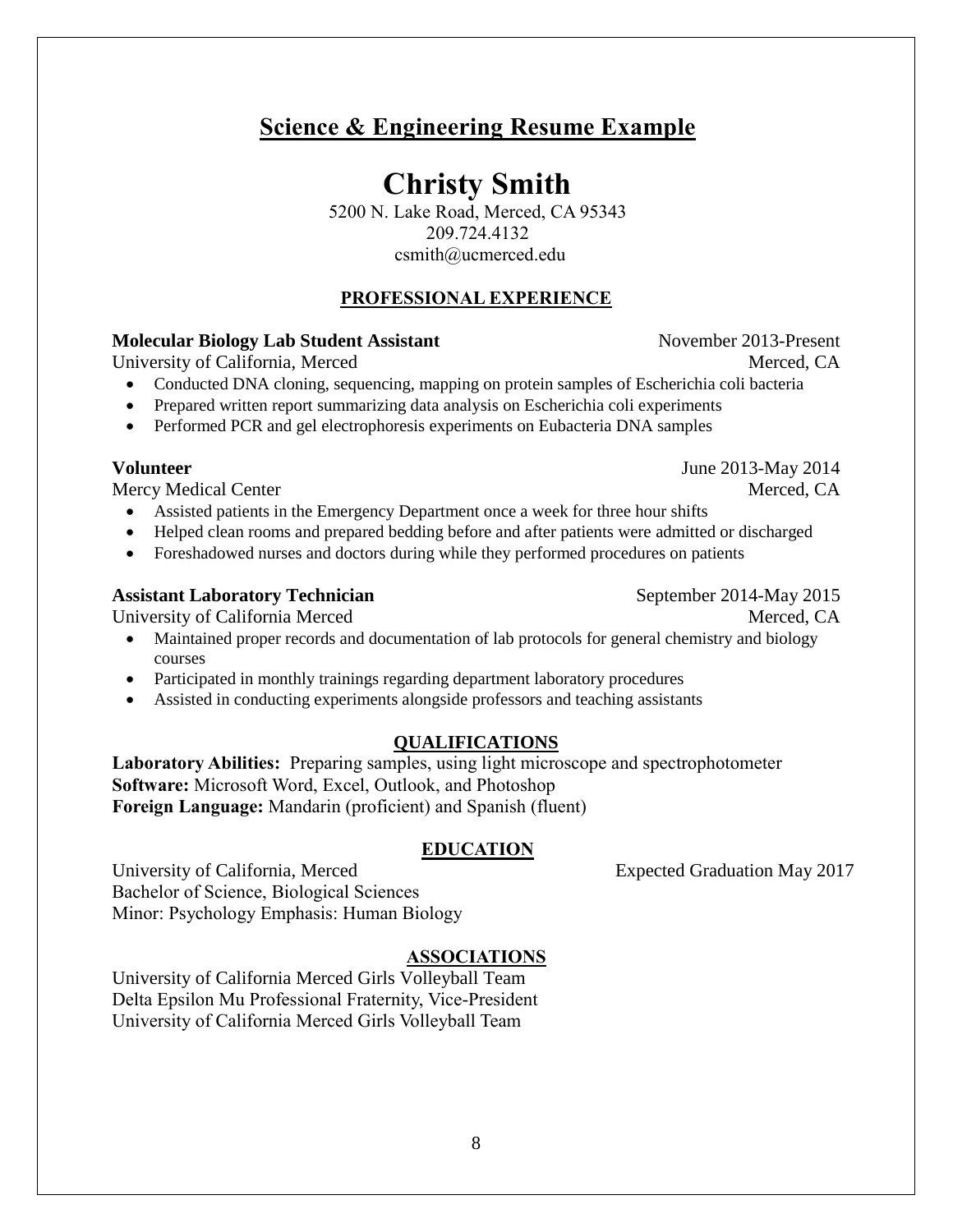# **Cover Letter Basics**

- A cover letter is a personal introduction of yourself to a prospective employer
- Research the company first to fully understand the position you are applying for
- Outline your interest in the position, the company, and why you are a qualified candidate
- Tailor each cover letter to the specific job description that you are applying for
- Emphasize the skills and experiences that you are able to offer to the company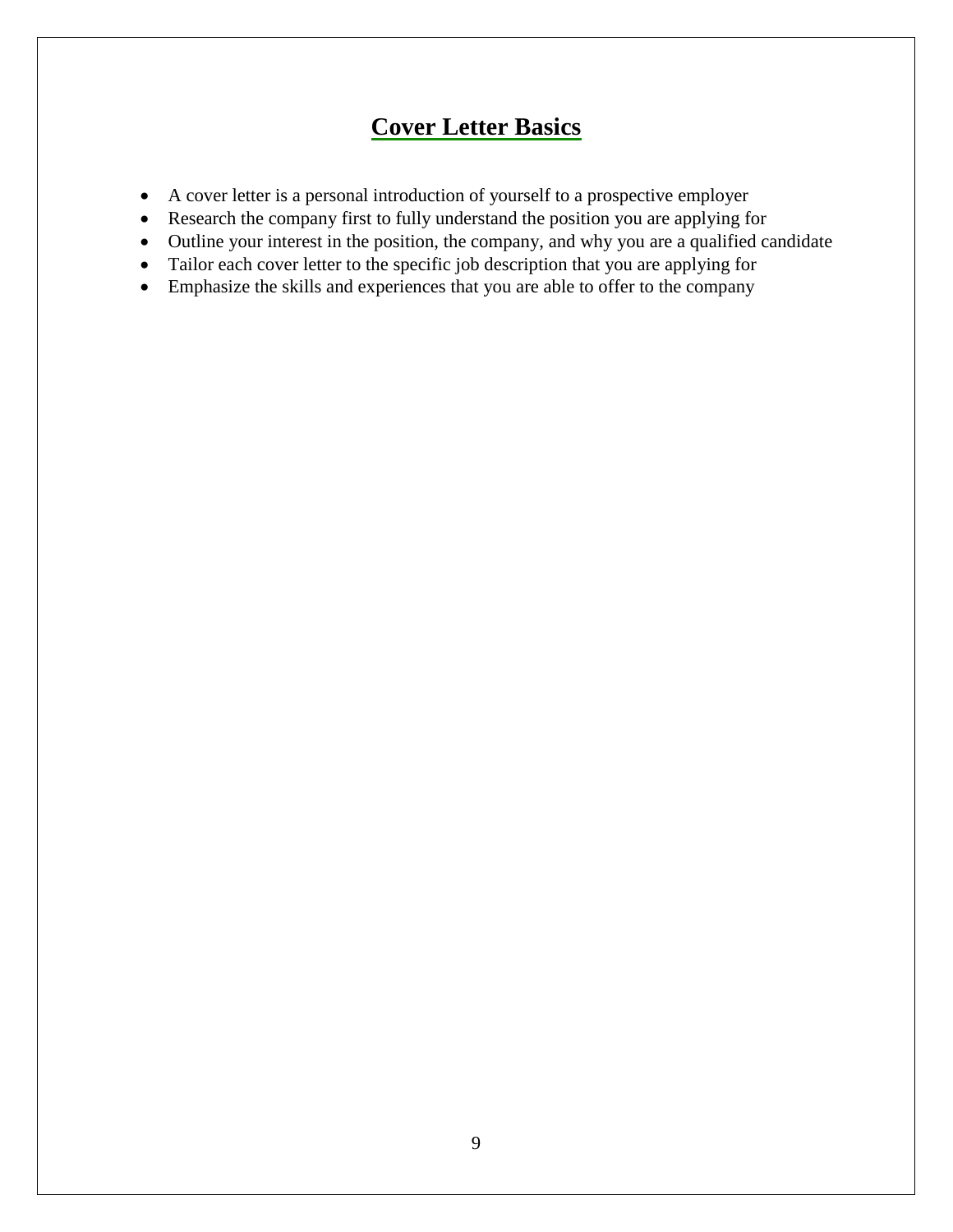# **Cover Letter Do's and Don'ts**

### **DO:**

- Briefly demonstrate to the employer that you are familiar with the position's responsibilities and the employer's organization
- Personalize the cover letter by relating your desire for the job to your personal experience
- Illustrate your qualifications with examples by providing specific achievements that can aid in the advancement of the organization's agenda
- Send the letter to a specific person using their first and last name along with any professional titles (Doctor, Professor, Mr. or Ms.)
- When in doubt, address the letter to "Dear Hiring Manager:"
- If a specific person alerted you to the job opening, include that person's name and professional affiliation (i.e. *Professor John Dun of UC Merced's School of Engineering suggested that I should contact you about your Sanitary Engineering opening.)*

### **DON'T:**

- Repeat your resume
- Send the same generic cover letter for every job
- Write more than one page
- Use the exact wording in the job description for your skills

**Analyze your background:** Think about your background in relation to the job responsibilities and qualifications. Ask yourself "*What have I done that is similar to this position?"* Areas to think about are courses taken, classroom projects, past work, experiences, summer jobs, internships, volunteer experience, and extracurricular involvement.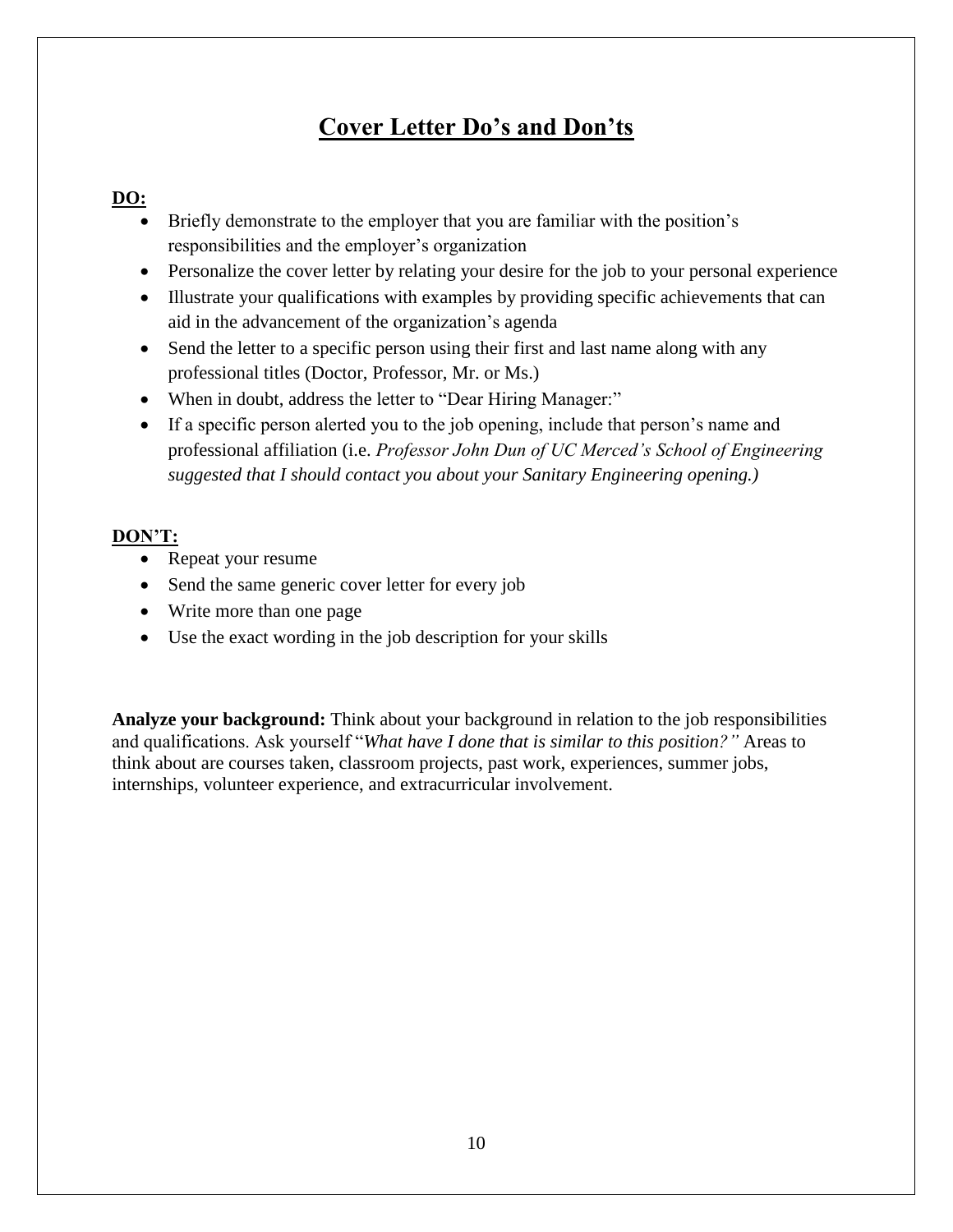# **Cover Letter Format**

Your name Street Address City, State Zip code

Name of Contact Person **Title Organization** Street Address City, State Zip Code

**Date** 

Dear (Name of Contact Person):

Opening Paragraph:

Provide a short introduction about yourself to the reader. Identify what position you are applying for, at what company, and how you learned about this position. Briefly describe why you are interested in this particular position and company.

Body of the Letter:

Describe why you should be considered as a potential candidate for the position. Relate your qualifications to the specific job requirements by using examples from your experiences and achievements. Talk about the skills you have that fit the requirements for the position. This is your chance to give the reader more of an insight of who you are. Don't repeat your resume in the cover letter, but do include some details and possibly an anecdote.

The Closing Paragraph:

In the final paragraph express your interest for an interview by providing your availability and contact information. Thank the employer for his/her time and consideration.

Sincerely,

Your Signature

Phone number Email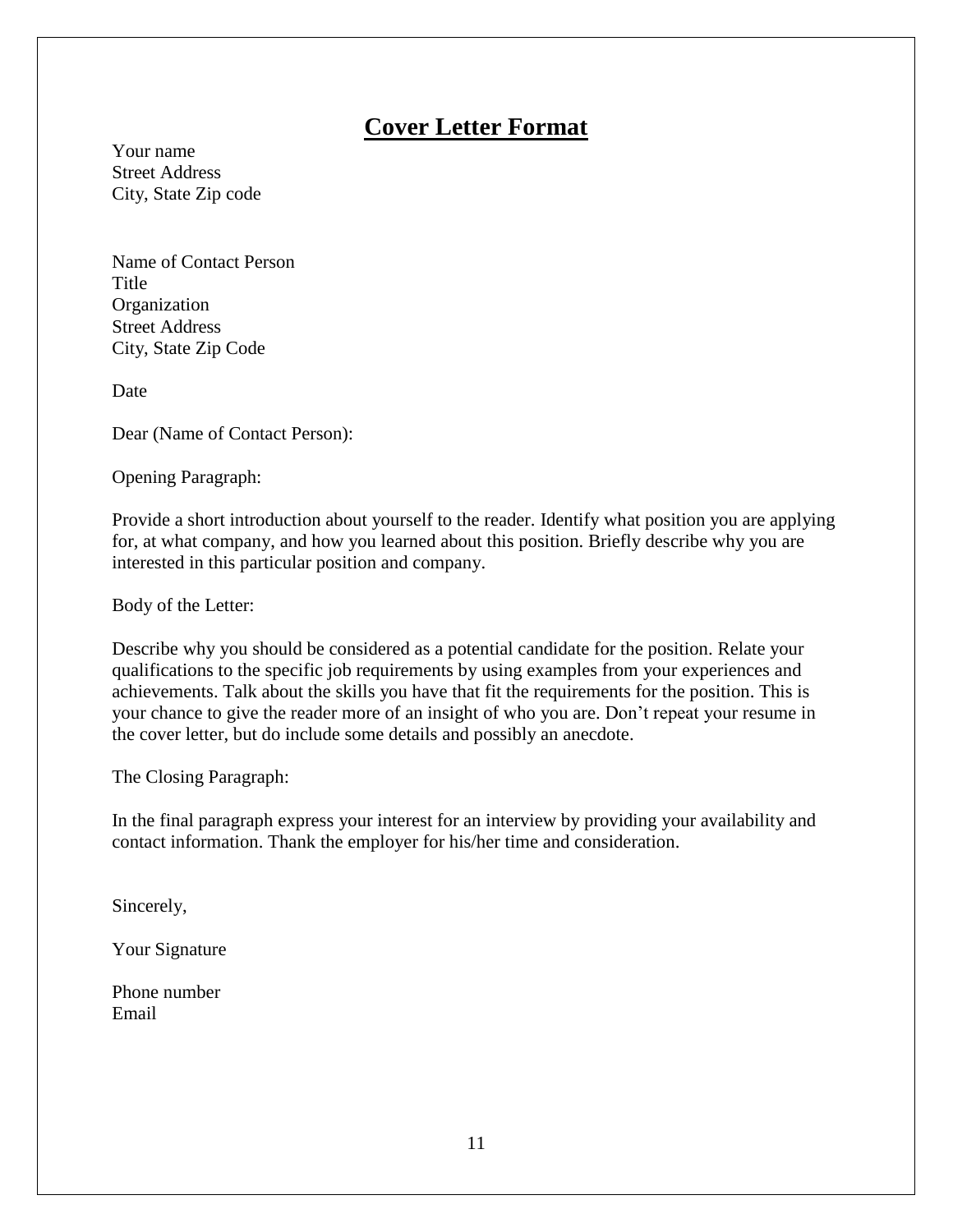# **Cover Letter Sample #1**

John Smith 2375 Apple Wood Drive Merced, CA 95340

Mr. Matthew Hart Manager Wells Fargo, Merced 5200 Sherman Road Merced, CA 95340

March 28, 2012

Dear Mr. Hart,

I discovered a recent job opportunity through the University of California, Merced's Career Center website, and would like to express my interest for the bank teller position at Wells Fargo. As a third year management major, with three years of dedication to the Business Club as Vice President of Community Outreach, I can assure you that my skills and experiences will help improve your business sales and customer loyalty.

My main interest in being a part of Wells Fargo stems from your company's impressive reputation. The prestige of the firm is best captured through your company's value in building strong relationships with their customers. I can relate to Wells Fargo's value with my personal experience of trying to create new partnerships with local businesses to help improve the Business Club's connection network for events, workshops, and campus guest speakers. With hard work, determination, and persistence, I was able to solidify 10 new businesses for next year's events. I believe that with my passion for business and motivation to improve any type of numbers, I can be a valuable asset to your branch.

Thank you for taking the time to consider me as a prospective bank teller for Wells Fargo. I welcome the opportunity for an interview on a time and day that works best for you. If you have any questions regarding my academic or business accomplishments, please feel free to call or email me at any time.

Sincerely,

John Smith

 $(222)$  475 – 5678 jsmith24@ucmerced.edu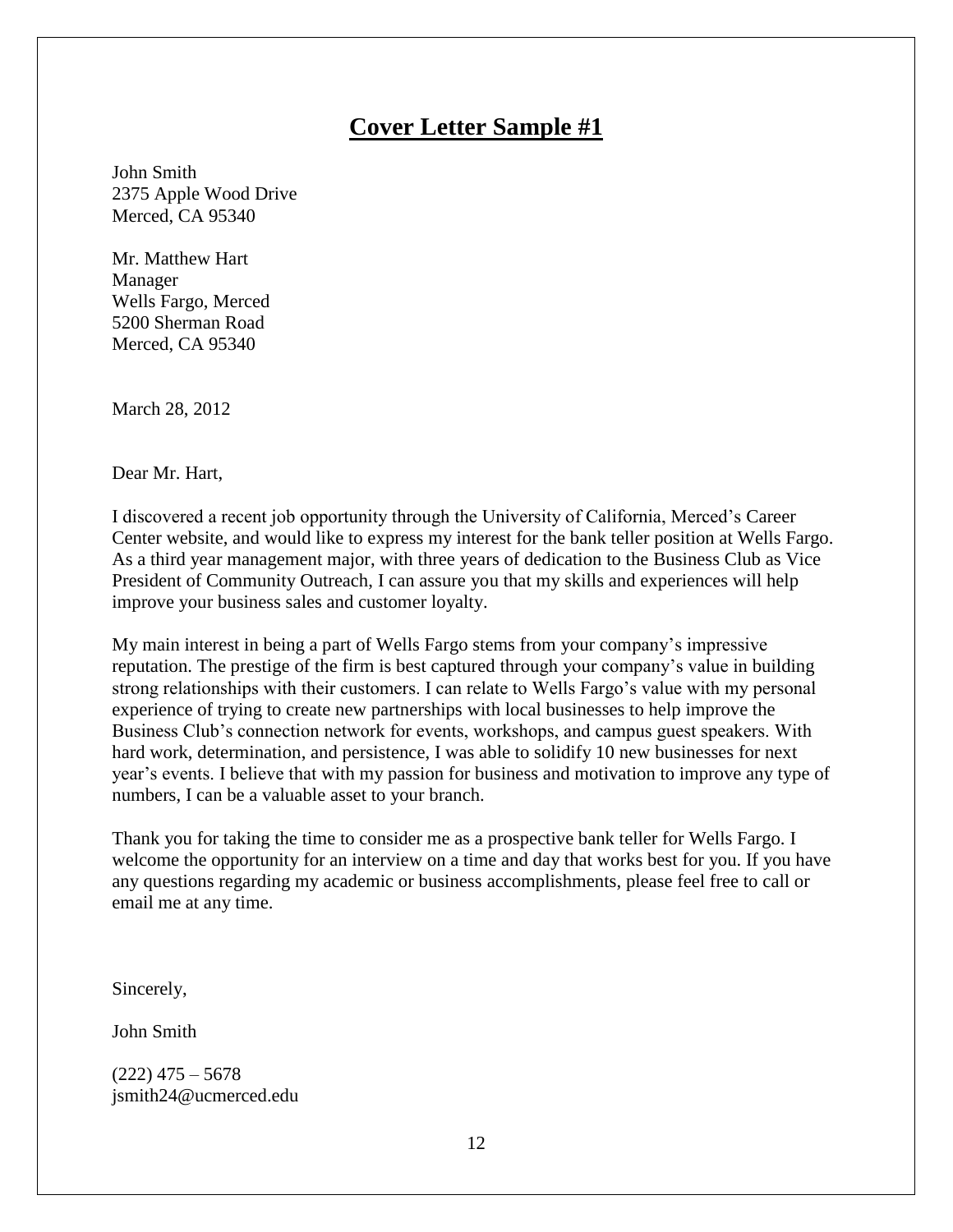# **Cover Letter Sample #2**

Bryan Carter  $123 \, 7^{th}$  St. Los Angeles, CA 90001

Ms. Barbara Smith Head of Operations Management Personal Development NSF Fabricators Corporations  $1258<sup>th</sup>$  St. Los Angeles, CA 90001

21<sup>st</sup> February 2013

Dear Ms. Smith,

I am writing in response to your advertisement for the Manufacturing Manager position at Foster Farms. I discovered this position when I was reading an advertisement on your company's website.

I am very interested in the position and as you will see from my resume, I have had an extensive amount of experience in the manufacturing business. Having held my previous job title as Senior Management for five years, I can assure you that I am familiar with the necessary requirements for this line of work. I am an energetic individual who is committed to working well individually as well with collaborative teams for the success of this department. I am confident that I have the skills and attributes that you are seeking for this position.

I would be very interested for the opportunity to arrange a meeting time at your convenience. Please feel free to contact me if you have any further questions. Thank you for your consideration.

Best Regards,

Bryan Carter

(323) 661-4321 [gcarter@yahoo.com](mailto:gcarter@yahoo.com)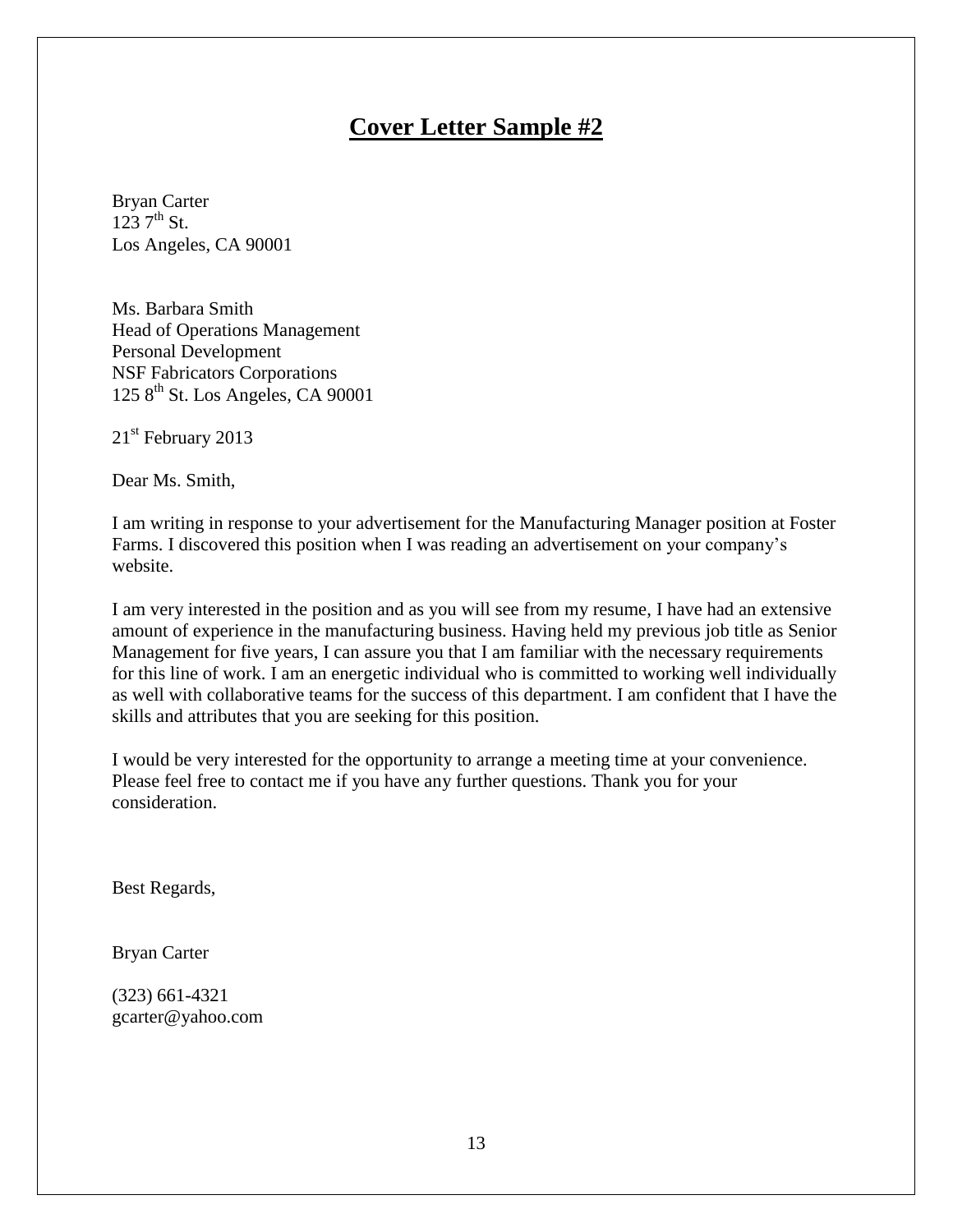# **References**

### **References:**

- References verify the information that is provided in your resume and cover letter
- References will be contacted during the final stages of the job selection process
- Choose people who know you well enough to serve as an advocate to the employer
- References may include former supervisors, professors, teaching assistants, or advisors
- Don't choose relatives or friends as professional references
- Discussion topics include strengths, weaknesses, communication, leadership, and details of your past experiences

#### **How to use a reference:**

- Ask your reference's permission first before including them in your application
- Provide a copy of your resume to your reference
- Share with your reference the company and position you are applying for
- Stay in contact with your references so they can speak knowledgeably about you

### **When to use a reference:**

- Provide references only if the employer requests it
- Always have at least three references available during your interview or shortly after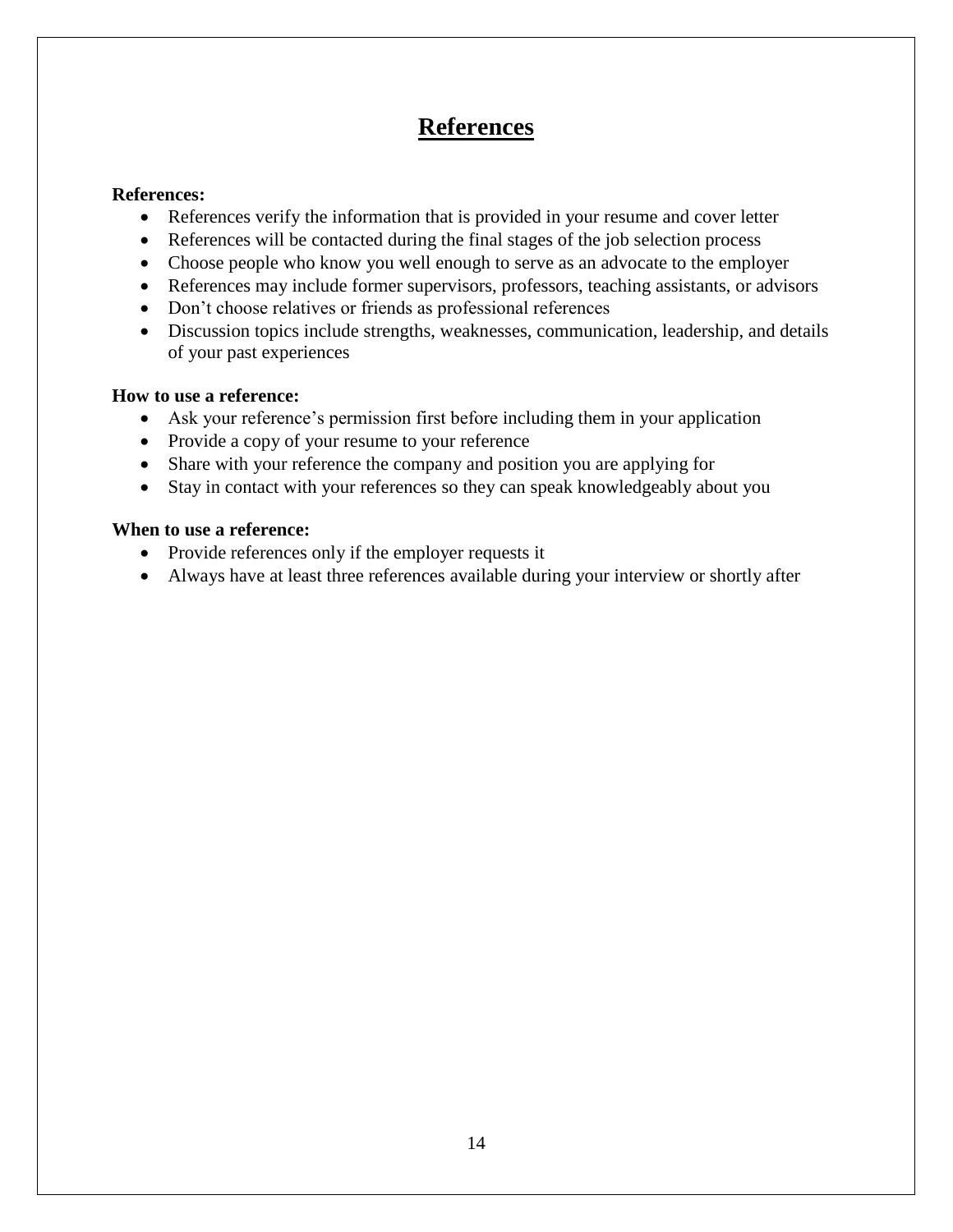# **Formatting References**

Your Name Current Address, City, State, Zip code Phone Number Email Address

#### **References**

- Full Name Job Title Company Company Address Phone Number Email Address Relationship to Reference
- Full Name Job Title Company Company Address Phone Number Email Address Relationship to Reference
- Full Name Job Title Company Company Address Phone Number Email Address Relationship to Reference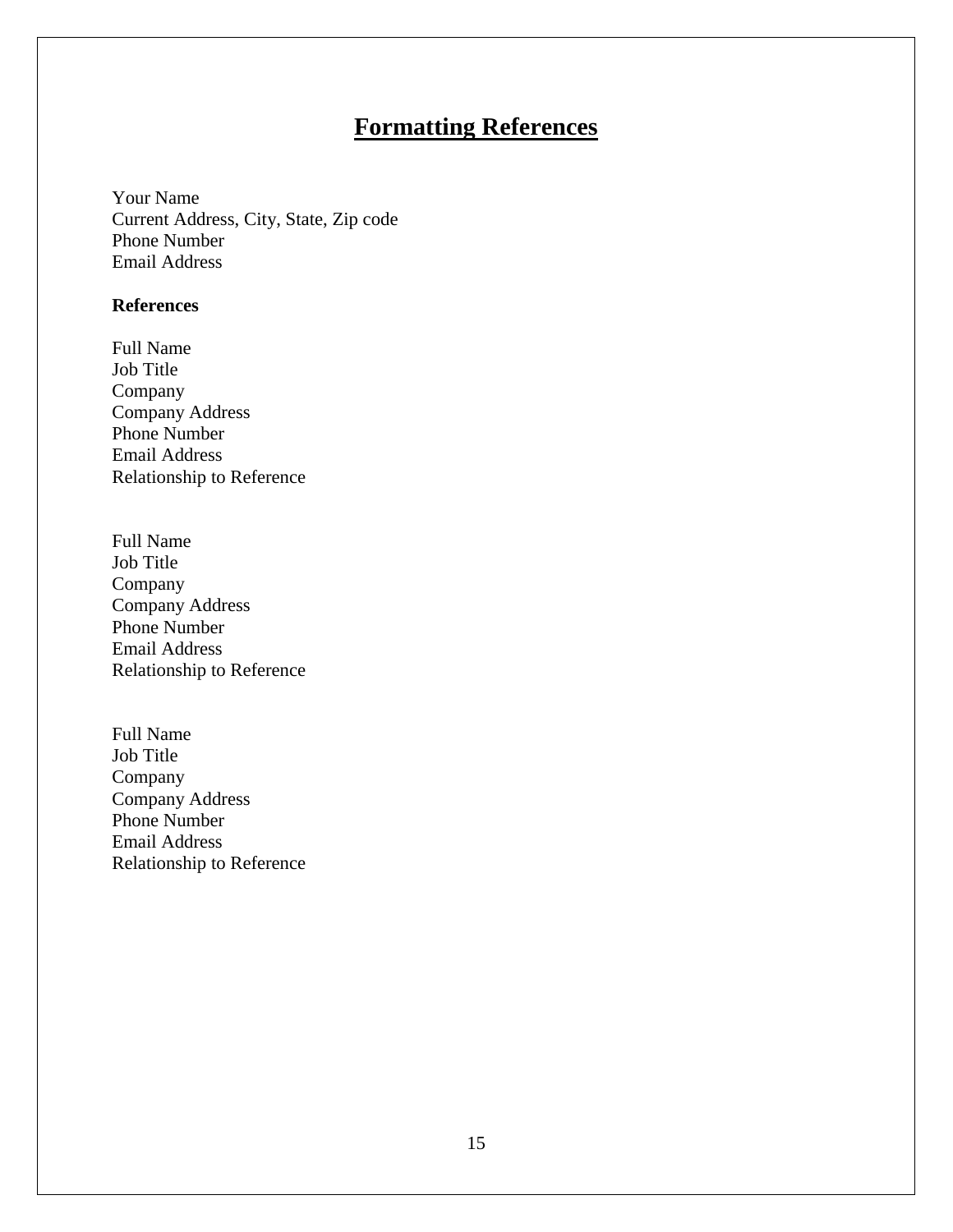# **References Example**

Shelly Anderson 1032 R. Street, Merced, CA 95340 209-667-4444 sanderson@ucmerced.edu

#### **References**

Deborah Smith Director of Marketing ADworks Corporation 2 Sacramento Plaza, Suite 2434 San Francisco, CA 94311 (415) 555-0444 deborah.smith@adworks.com Previous Employer

Philip Meyer, Ph.D. Assistant Professor University of California, Merced School of Social Sciences, Humanities & Arts P.O. Box 2039 Merced, CA 95344 (209) 228-7777 pmeyer@ucmerced.edu Previous Professor

Jane Smith Director (Tutoring Supervisor) Student Advising and Learning Center P.O. Box 2039 Merced, CA 95344 (209) 228-2222 jsmith5@ucmerced.edu Former Co-worker